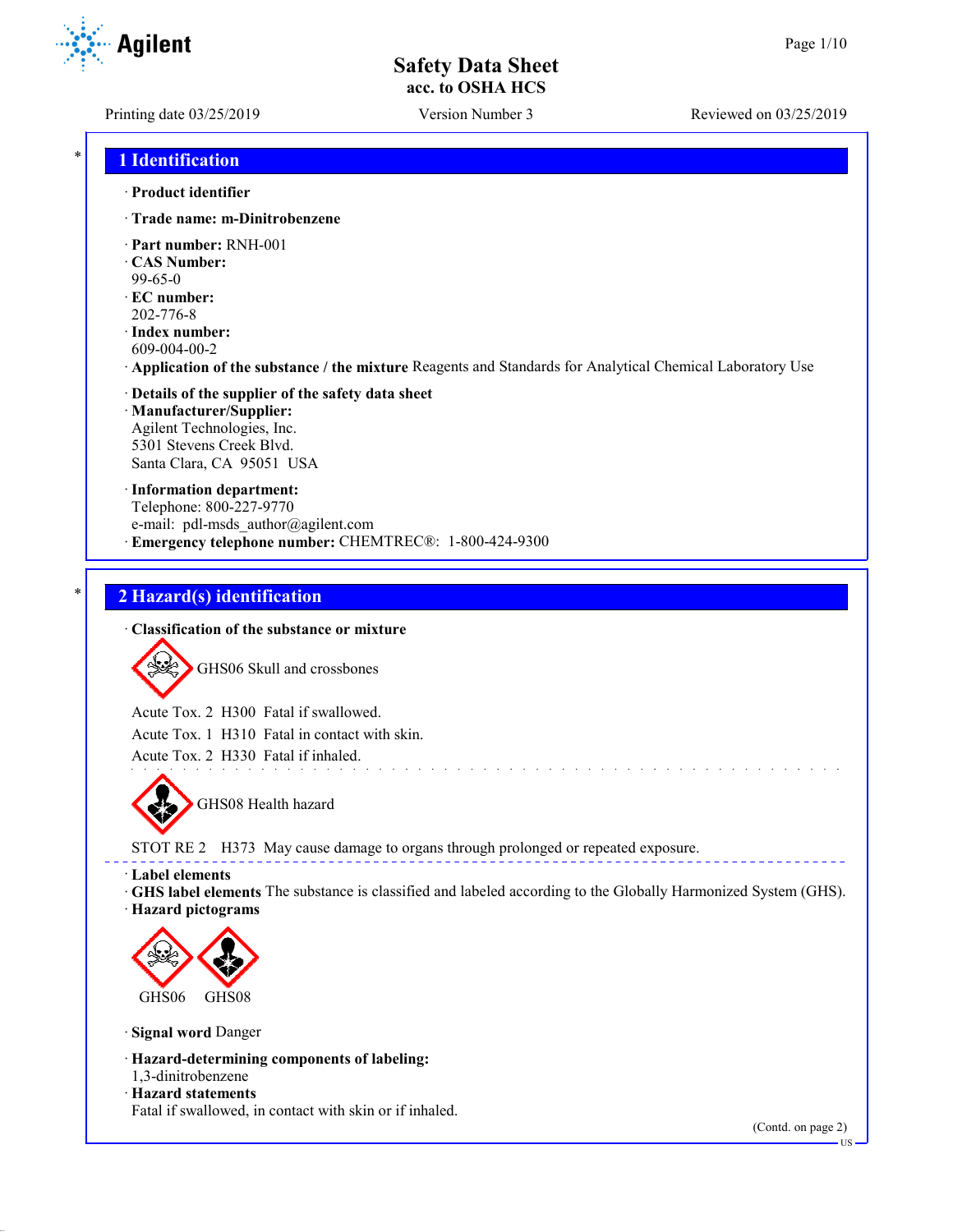Printing date 03/25/2019 Version Number 3 Reviewed on 03/25/2019

| Trade name: m-Dinitrobenzene |  |
|------------------------------|--|
|------------------------------|--|

|                                                                                                                           | (Contd. of page 1) |
|---------------------------------------------------------------------------------------------------------------------------|--------------------|
| May cause damage to organs through prolonged or repeated exposure.                                                        |                    |
| · Precautionary statements                                                                                                |                    |
| Do not breathe dust/fume/gas/mist/vapors/spray.                                                                           |                    |
| Do not get in eyes, on skin, or on clothing.                                                                              |                    |
| Wash thoroughly after handling.                                                                                           |                    |
| Do not eat, drink or smoke when using this product.                                                                       |                    |
| Use only outdoors or in a well-ventilated area.                                                                           |                    |
| Wear protective gloves / protective clothing.                                                                             |                    |
| [In case of inadequate ventilation] wear respiratory protection.                                                          |                    |
| If swallowed: Immediately call a poison center/doctor.                                                                    |                    |
| Rinse mouth.                                                                                                              |                    |
| If on skin: Wash with plenty of water.                                                                                    |                    |
| IF INHALED: Remove person to fresh air and keep comfortable for breathing.                                                |                    |
| Get medical advice/attention if you feel unwell.                                                                          |                    |
| Specific treatment is urgent (see on this label).                                                                         |                    |
| Take off immediately all contaminated clothing and wash it before reuse.                                                  |                    |
| Store in a well-ventilated place. Keep container tightly closed.                                                          |                    |
| Store locked up.                                                                                                          |                    |
| Dispose of contents/container in accordance with local/regional/national/international regulations.                       |                    |
| Classification system:                                                                                                    |                    |
| · NFPA ratings (scale 0 - 4)                                                                                              |                    |
| $Health = 4$<br>$Fire = 1$<br>Reactivity = $0$                                                                            |                    |
| · HMIS-ratings (scale 0 - 4)                                                                                              |                    |
| <b>HEALTH</b><br> 4 <br>$Health = 4$<br>$Fire = 1$<br>$\boxed{1}$<br><b>FIRE</b><br>REACTIVITY $\boxed{0}$ Reactivity = 0 |                    |
| Other hazards                                                                                                             |                    |
| · Results of PBT and vPvB assessment                                                                                      |                    |
| · PBT: Not applicable.                                                                                                    |                    |
| · vPvB: Not applicable.                                                                                                   |                    |
|                                                                                                                           |                    |
|                                                                                                                           |                    |
| <b>3 Composition/information on ingredients</b>                                                                           |                    |
| · Chemical characterization: Substances                                                                                   |                    |
| CAS No. Description                                                                                                       |                    |
| 99-65-0 1,3-dinitrobenzene                                                                                                |                    |
| · Identification number(s)                                                                                                |                    |
|                                                                                                                           |                    |

- · **EC number:** 202-776-8
- · **Index number:** 609-004-00-2

(Contd. on page 3)

US

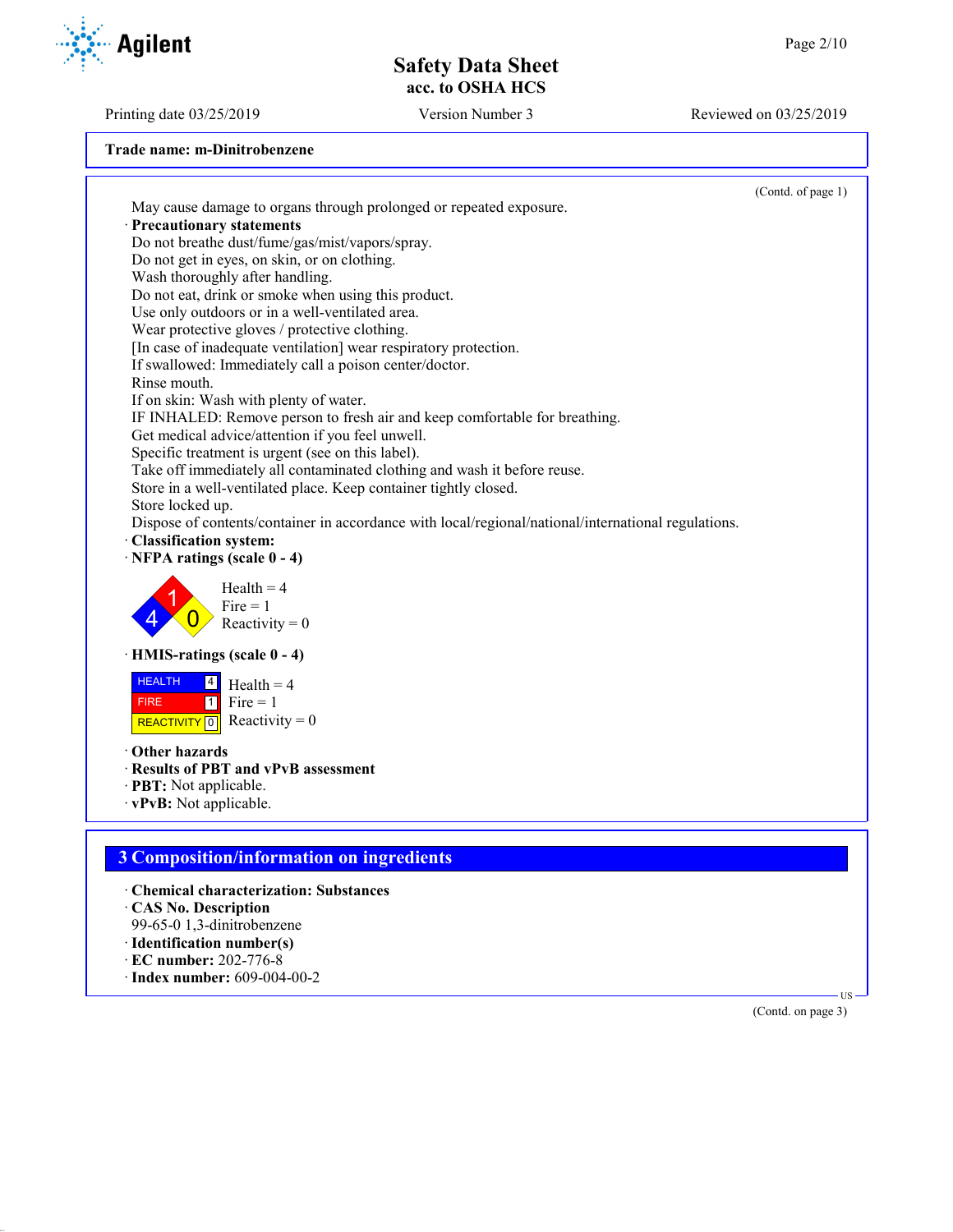Printing date 03/25/2019 Version Number 3 Reviewed on 03/25/2019

**Trade name: m-Dinitrobenzene**

(Contd. of page 2)

#### **4 First-aid measures**

#### · **Description of first aid measures**

- · **General information:**
- Immediately remove any clothing soiled by the product.

Symptoms of poisoning may even occur after several hours; therefore medical observation for at least 48 hours after the accident.

- Remove breathing apparatus only after contaminated clothing have been completely removed.
- In case of irregular breathing or respiratory arrest provide artificial respiration.
- · **After inhalation:**
- Supply fresh air or oxygen; call for doctor.
- In case of unconsciousness place patient stably in side position for transportation.
- · **After skin contact:** Immediately wash with water and soap and rinse thoroughly.
- · **After eye contact:** Rinse opened eye for several minutes under running water. Then consult a doctor.
- · **After swallowing:** Do not induce vomiting; immediately call for medical help.
- · **Information for doctor:**
- · **Most important symptoms and effects, both acute and delayed** No further relevant information available.
- · **Indication of any immediate medical attention and special treatment needed**

No further relevant information available.

## **5 Fire-fighting measures**

- · **Extinguishing media**
- · **Suitable extinguishing agents:** Use fire fighting measures that suit the environment.
- · **Special hazards arising from the substance or mixture**
- During heating or in case of fire poisonous gases are produced.
- · **Advice for firefighters**
- · **Protective equipment:** Mouth respiratory protective device.

### \* **6 Accidental release measures**

- · **Personal precautions, protective equipment and emergency procedures** Mount respiratory protective device.
- · **Environmental precautions:** Do not allow to enter sewers/ surface or ground water.
- · **Methods and material for containment and cleaning up:**

Dispose contaminated material as waste according to item 13. Ensure adequate ventilation.

- · **Reference to other sections**
- See Section 7 for information on safe handling.
- See Section 8 for information on personal protection equipment.
- See Section 13 for disposal information.
- · **Protective Action Criteria for Chemicals**

· **PAC-1:**

 $3$  mg/m<sup>3</sup>

· **PAC-2:**

 $33 \text{ mg/m}^3$ 

(Contd. on page 4) US

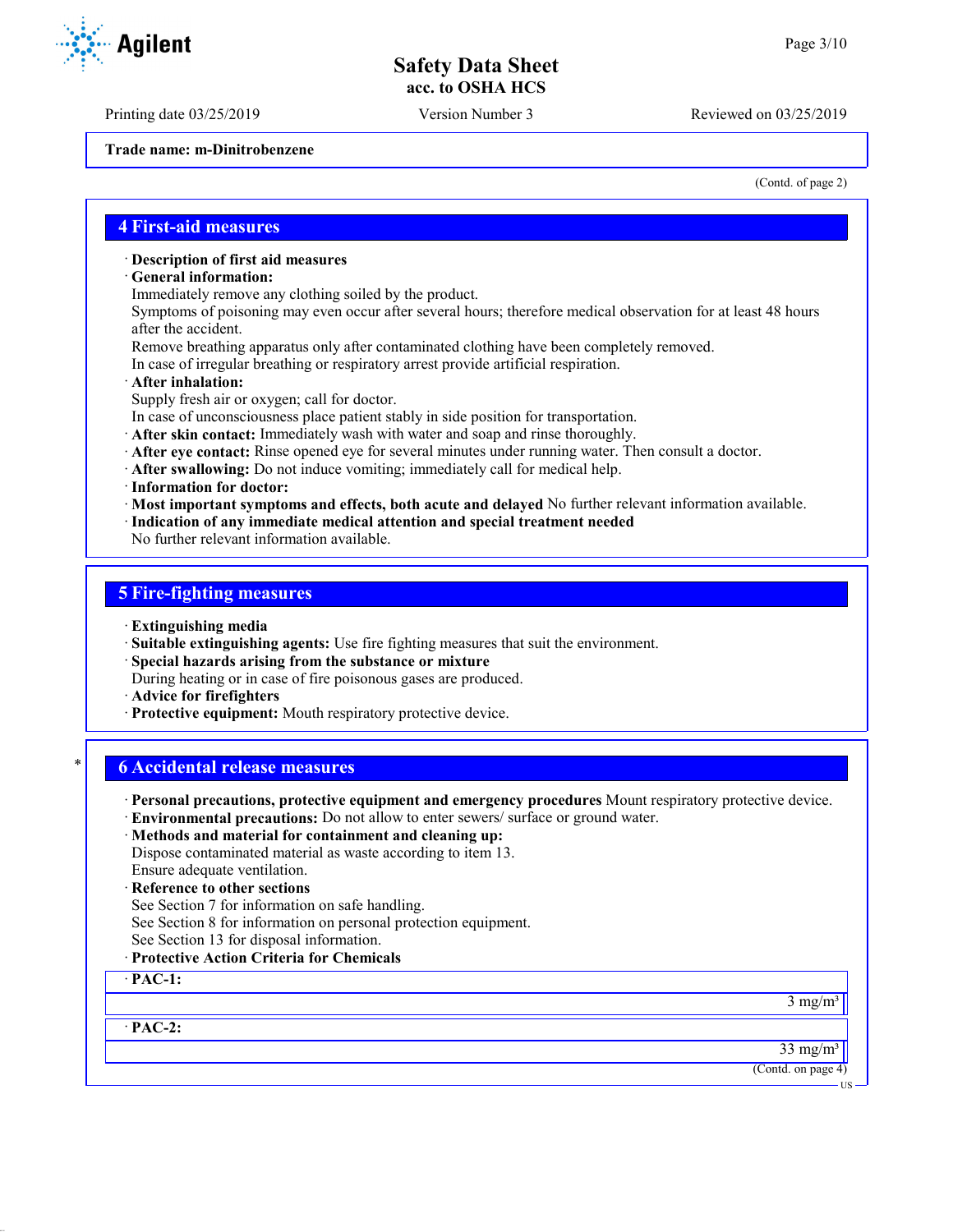Printing date 03/25/2019 Version Number 3 Reviewed on 03/25/2019

**Trade name: m-Dinitrobenzene**

(Contd. of page 3)

 $200 \text{ mg/m}^3$ 

US

## **7 Handling and storage**

· **Handling:**

· **PAC-3:**

· **Precautions for safe handling**

Thorough dedusting.

Ensure good ventilation/exhaustion at the workplace.

Open and handle receptacle with care.

· **Information about protection against explosions and fires:** Keep respiratory protective device available.

#### · **Conditions for safe storage, including any incompatibilities**

· **Storage:**

· **Requirements to be met by storerooms and receptacles:** No special requirements.

- · **Information about storage in one common storage facility:** Not required.
- · **Further information about storage conditions:** Keep receptacle tightly sealed.
- · **Specific end use(s)** No further relevant information available.

#### \* **8 Exposure controls/personal protection**

· **Additional information about design of technical systems:** No further data; see item 7.

· **Control parameters**

| Components with limit values that require monitoring at the workplace:                                 |
|--------------------------------------------------------------------------------------------------------|
| 99-65-0 1,3-dinitrobenzene                                                                             |
| PEL Long-term value: $1 \text{ mg/m}^3$<br>Skin                                                        |
| REL Long-term value: $1 \text{ mg/m}^3$<br>Skin                                                        |
| TLV Long-term value: (1) NIC-1* $mg/m^3$ , (0.15) NIC-0.15* ppm<br>*inh. fraction + vapor; Skin; BEI-M |
| · Ingredients with biological limit values:                                                            |
| 99-65-0 1,3-dinitrobenzene                                                                             |
| BEI $1.5%$ of hemoglobin                                                                               |
| Medium: blood                                                                                          |
| Time: during or end of shift                                                                           |
| Parameter: Methemoglobin (background, nonspecific, semi-quantitative)                                  |
| Additional information: The lists that were valid during the creation were used as basis.              |
| <b>Exposure controls</b>                                                                               |
| · Personal protective equipment:                                                                       |
| General protective and hygienic measures:                                                              |
| Keep away from foodstuffs, beverages and feed.                                                         |
| Immediately remove all soiled and contaminated clothing.                                               |
| Wash hands before breaks and at the end of work.                                                       |
| Store protective clothing separately.                                                                  |
| Avoid contact with the eyes and skin.                                                                  |
| (Contd. on page 5)                                                                                     |

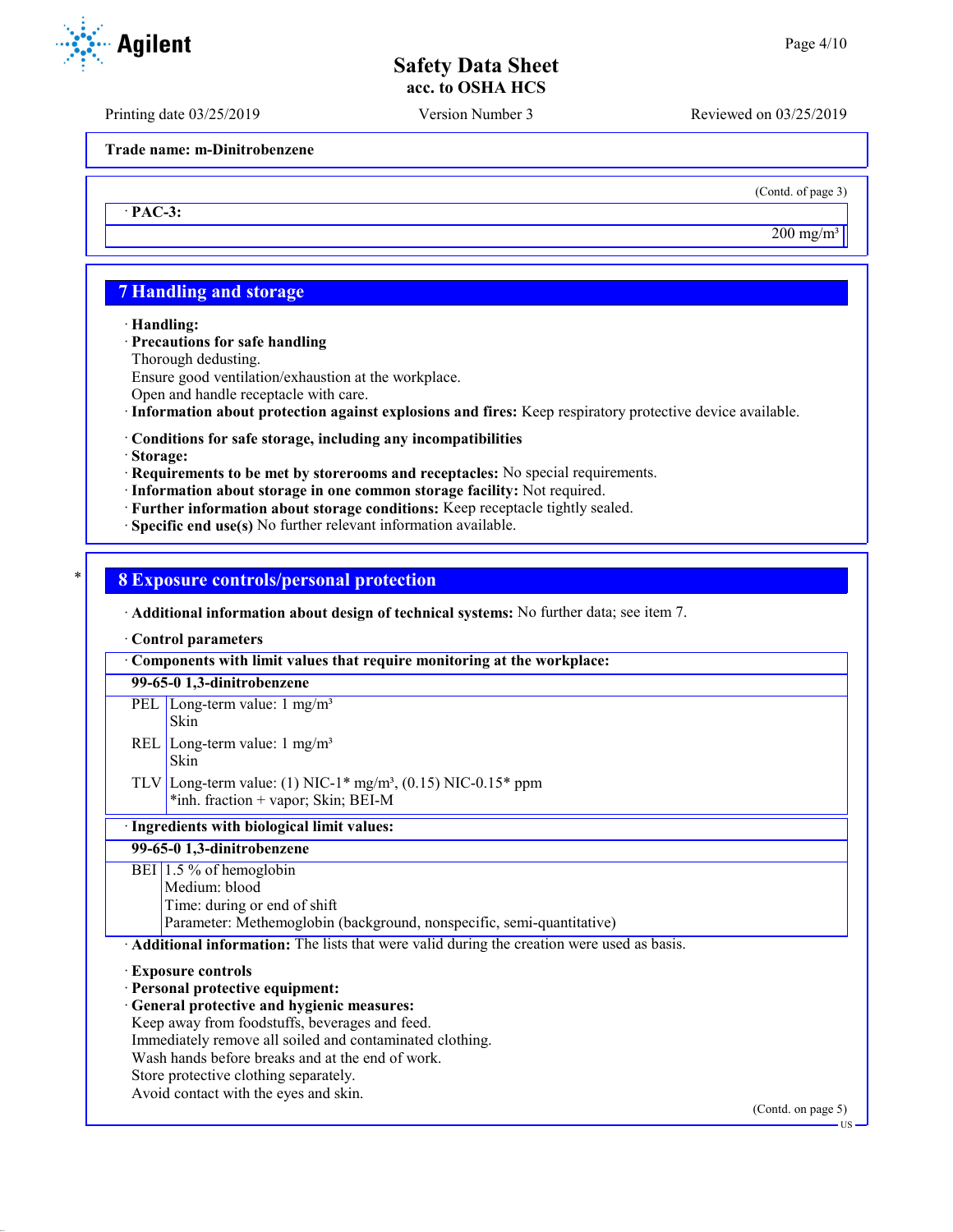Printing date 03/25/2019 Version Number 3 Reviewed on 03/25/2019

**Trade name: m-Dinitrobenzene**

(Contd. of page 4)

US

#### · **Breathing equipment:**

When used as intended with Agilent instruments, the use of the product under normal laboratory conditions and with standard practices does not result in significant airborne exposures and therefore respiratory protection is not needed.

Under an emergency condition where a respirator is deemed necessary, use a NIOSH or equivalent approved device/equipment with appropriate organic or acid gas cartridge.

#### · **Protection of hands:**

Although not recommended for constant contact with the chemicals or for clean-up, nitrile gloves 11-13 mil thickness are recommended for normal use. The breakthrough time is 1 hr. For cleaning a spill where there is direct contact of the chemical, butyl rubber gloves are recommended 12-15 mil thickness with breakthrough times exceeding 4 hrs. Supplier recommendations should be followed.

#### · **Material of gloves**

For normal use: nitrile rubber, 11-13 mil thickness

For direct contact with the chemical: butyl rubber, 12-15 mil thickness

The selection of the suitable gloves does not only depend on the material, but also on further marks of quality and varies from manufacturer to manufacturer.

#### · **Penetration time of glove material**

- For normal use: nitrile rubber: 1 hour
- For direct contact with the chemical: butyl rubber: >4 hours
- · **Eye protection:**



Tightly sealed goggles

# \* **9 Physical and chemical properties**

| · Information on basic physical and chemical properties<br><b>Ceneral Information</b>             |                                               |
|---------------------------------------------------------------------------------------------------|-----------------------------------------------|
| · Appearance:<br>Form:                                                                            | Solid                                         |
| Color:                                                                                            | Not determined.                               |
| $\cdot$ Odor:                                                                                     | Characteristic                                |
| Odor threshold:                                                                                   | Not determined.                               |
| $\cdot$ pH-value:                                                                                 | Not applicable.                               |
| Change in condition<br><b>Melting point/Melting range:</b><br><b>Boiling point/Boiling range:</b> | 90 °C (194 °F)<br>297 °C (566.6 °F)           |
| · Flash point:                                                                                    | 150 °C (302 °F)                               |
| · Flammability (solid, gaseous):                                                                  | Product is not flammable.                     |
| · Decomposition temperature:                                                                      | Not determined.                               |
| · Auto igniting:                                                                                  | Not determined.                               |
| Danger of explosion:                                                                              | Product does not present an explosion hazard. |
| <b>Explosion limits:</b><br>Lower:                                                                | Not determined.                               |
|                                                                                                   | (Contd. on page $6$ )                         |

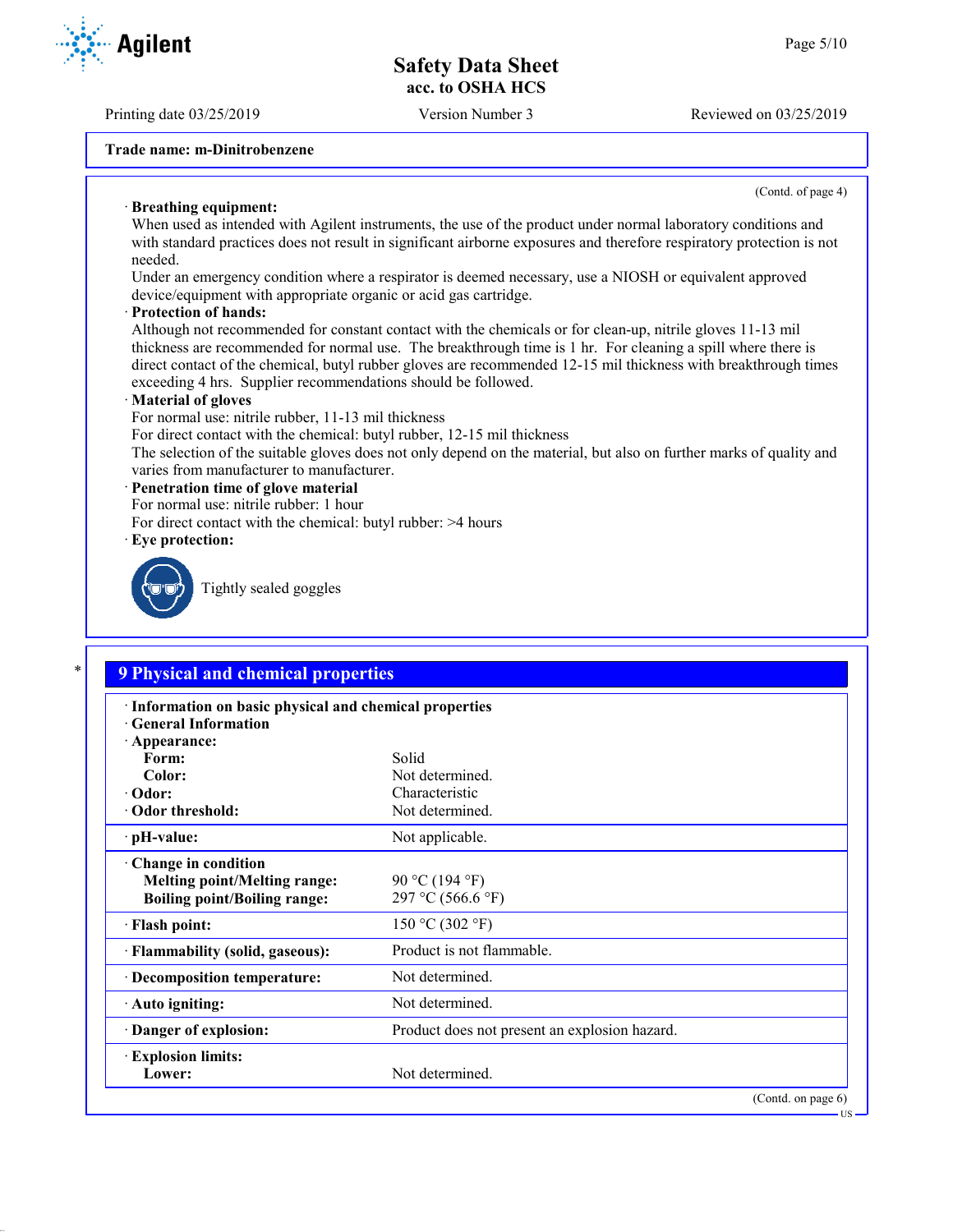Printing date 03/25/2019 Version Number 3 Reviewed on 03/25/2019

**Trade name: m-Dinitrobenzene**

|                                                            | (Contd. of page 5)                           |  |
|------------------------------------------------------------|----------------------------------------------|--|
| Upper:                                                     | Not determined.                              |  |
| Vapor pressure:                                            | Not applicable.                              |  |
| $\cdot$ Density at 20 °C (68 °F):                          | $1.368$ g/cm <sup>3</sup> (11.41596 lbs/gal) |  |
| · Relative density                                         | Not determined.                              |  |
| · Vapor density                                            | Not applicable.                              |  |
| · Evaporation rate                                         | Not applicable.                              |  |
| · Solubility in / Miscibility with                         |                                              |  |
| Water:                                                     | Insoluble.                                   |  |
| · Partition coefficient (n-octanol/water): Not determined. |                                              |  |
| · Viscosity:                                               |                                              |  |
| Dynamic:                                                   | Not applicable.                              |  |
| Kinematic:                                                 | Not applicable.                              |  |
| <b>VOC</b> content:                                        | $0.00\%$                                     |  |
|                                                            | $0.0$ g/l / 0.00 lb/gal                      |  |
| Solids content:                                            | $100.0\%$                                    |  |
| Other information                                          | No further relevant information available.   |  |

## **10 Stability and reactivity**

· **Reactivity** No further relevant information available.

· **Chemical stability**

- · **Thermal decomposition / conditions to be avoided:** No decomposition if used according to specifications.
- · **Possibility of hazardous reactions** No dangerous reactions known.
- · **Conditions to avoid** No further relevant information available.
- · **Incompatible materials:** No further relevant information available.
- · **Hazardous decomposition products:** No dangerous decomposition products known.

# **11 Toxicological information**

#### · **Information on toxicological effects**

· **Acute toxicity:**

· **LD/LC50 values that are relevant for classification:**

#### **ATE (Acute Toxicity Estimate)**

| Oral   | LD50 | $83 \text{ mg/kg}$ (rat)    |
|--------|------|-----------------------------|
| Dermal | LD50 | $\frac{5 \text{ mg/kg}}{2}$ |

# Inhalative  $LC50/4$  h 0.05 mg/L

# **99-65-0 1,3-dinitrobenzene**

Oral LD50 83 mg/kg (rat)

## · **Primary irritant effect:**

· **on the skin:** No irritant effect.

· **on the eye:** No irritating effect.

· **Sensitization:** No sensitizing effects known.

· **Additional toxicological information:** Danger through skin absorption.

(Contd. on page 7)



US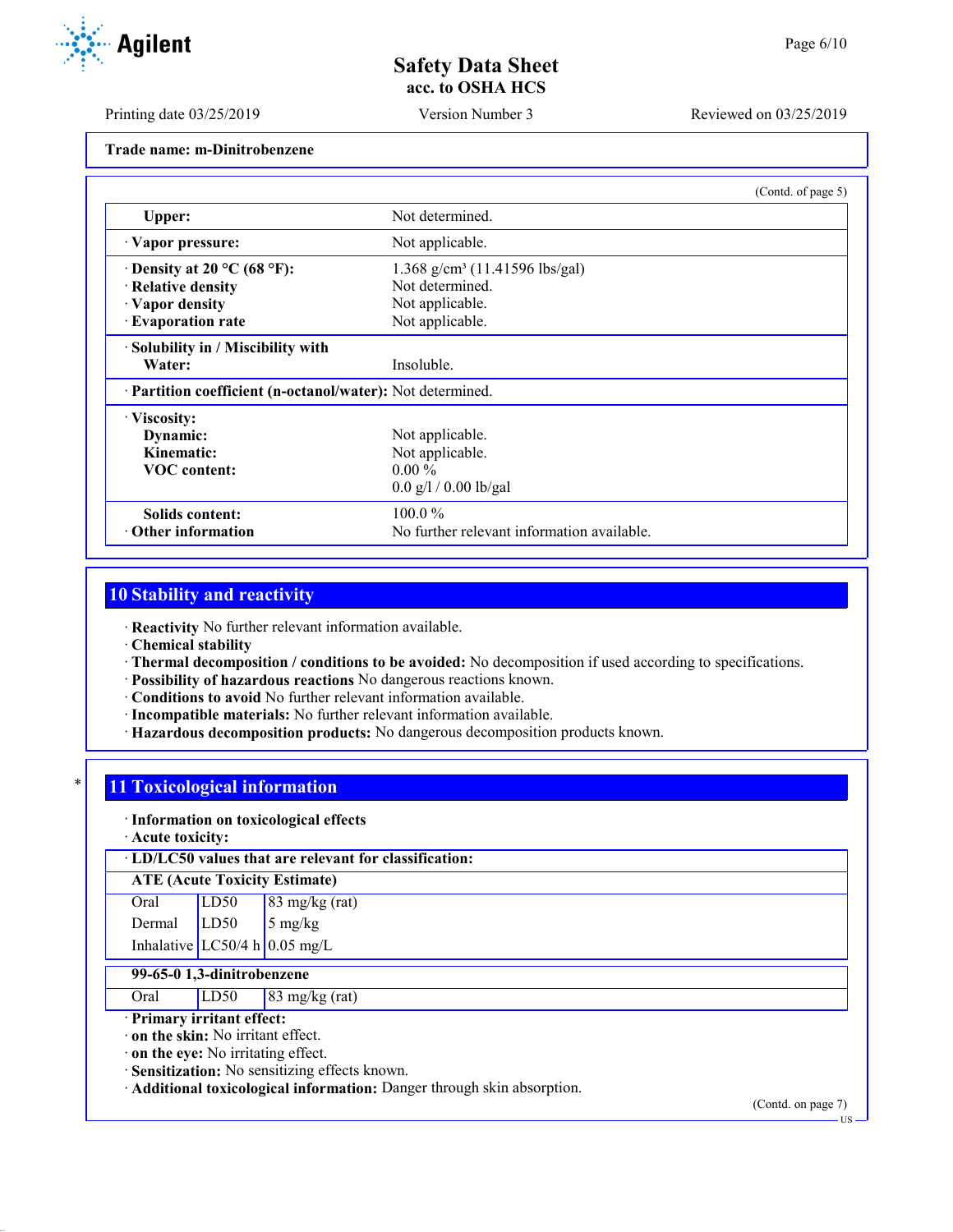Printing date 03/25/2019 Version Number 3 Reviewed on 03/25/2019

**Trade name: m-Dinitrobenzene**

(Contd. of page 6)

· **Carcinogenic categories**

· **IARC (International Agency for Research on Cancer)**

Substance is not listed.

· **NTP (National Toxicology Program)**

Substance is not listed.

· **OSHA-Ca (Occupational Safety & Health Administration)**

Substance is not listed.

## **12 Ecological information**

- · **Toxicity**
- · **Aquatic toxicity:** No further relevant information available.
- · **Persistence and degradability** No further relevant information available.
- · **Behavior in environmental systems:**
- · **Bioaccumulative potential** No further relevant information available.
- · **Mobility in soil** No further relevant information available.
- · **Additional ecological information:**

· **General notes:**

Water hazard class 3 (Assessment by list): extremely hazardous for water

Do not allow product to reach ground water, water course or sewage system, even in small quantities.

Danger to drinking water if even extremely small quantities leak into the ground.

- · **Results of PBT and vPvB assessment**
- · **PBT:** Not applicable.
- · **vPvB:** Not applicable.
- · **Other adverse effects** No further relevant information available.

## **13 Disposal considerations**

#### · **Waste treatment methods**

· **Recommendation:**

Must not be disposed of together with household garbage. Do not allow product to reach sewage system.

· **Recommendation:** Disposal must be made according to official regulations.

| ⋅ UN-Number                     |                                          |
|---------------------------------|------------------------------------------|
| · DOT, IMDG, IATA               | UN3443                                   |
| $\cdot$ UN proper shipping name |                                          |
| ∙ DOT                           | Dinitrobenzenes, solid                   |
| $\cdot$ IMDG                    | DINITROBENZENES, SOLID, MARINE POLLUTANT |
| $\cdot$ JATA                    | DINITROBENZENES, SOLID                   |



<sup>·</sup> **Uncleaned packagings:**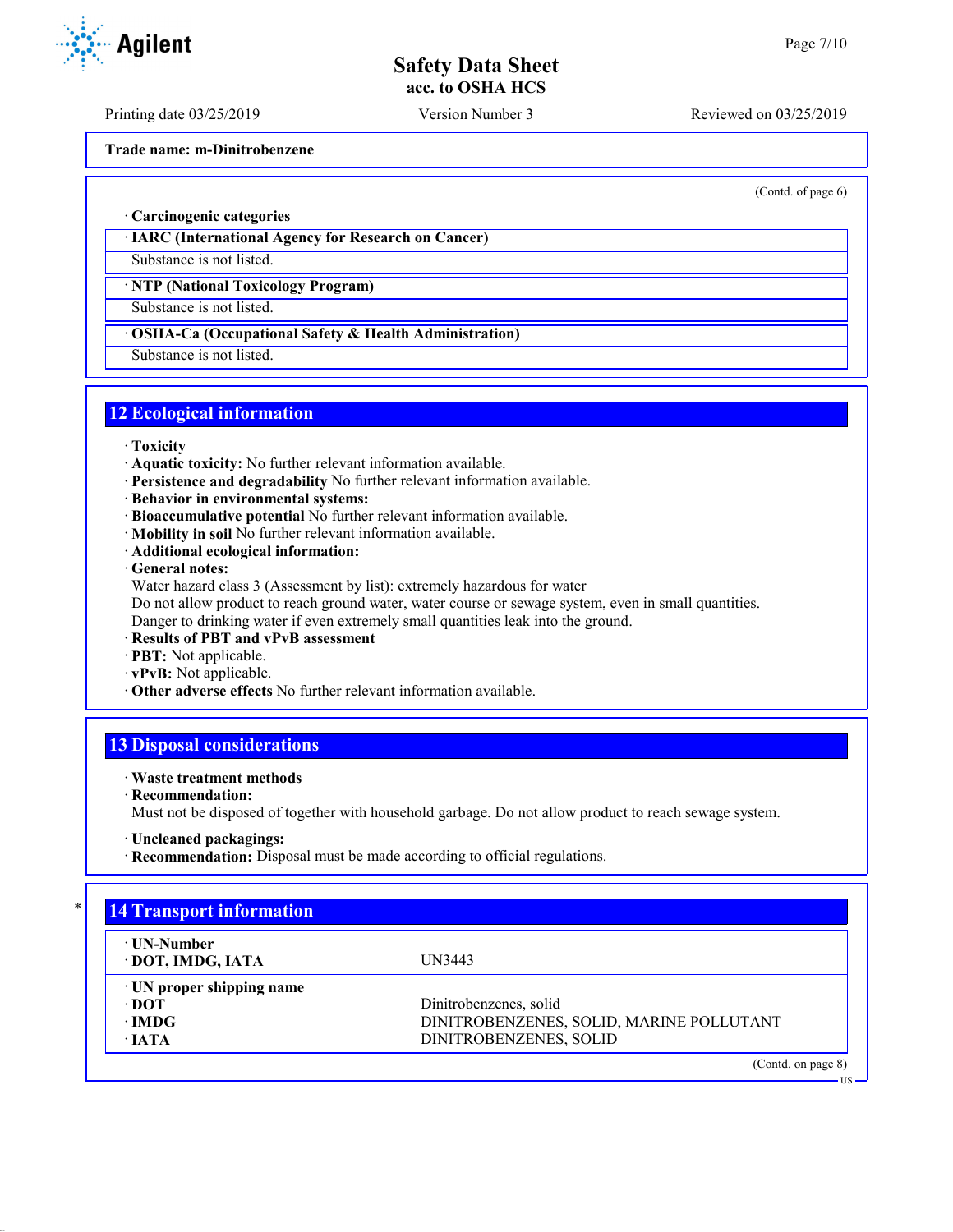Printing date 03/25/2019 Version Number 3 Reviewed on 03/25/2019

**Trade name: m-Dinitrobenzene**

|                                                                            | (Contd. of page 7)                               |
|----------------------------------------------------------------------------|--------------------------------------------------|
| · Transport hazard class(es)                                               |                                                  |
| · DOT, IMDG                                                                |                                                  |
| ⇘                                                                          |                                                  |
| · Class                                                                    | 6.1 Toxic substances                             |
| · Label                                                                    | 6.1                                              |
| $\cdot$ IATA                                                               |                                                  |
| ≸≹                                                                         |                                                  |
| · Class                                                                    | 6.1 Toxic substances                             |
| · Label                                                                    | 6.1                                              |
| · Packing group<br>· DOT, IMDG, IATA                                       | $\mathbf{I}$                                     |
| · Environmental hazards:<br>· Marine pollutant:                            | Yes (DOT)<br>Symbol (fish and tree)              |
| · Special precautions for user                                             | Warning: Toxic substances                        |
| · Danger code (Kemler):                                                    | 60                                               |
| · EMS Number:                                                              | $F-A, S-A$                                       |
| · Stowage Category<br>· Segregation Code                                   | A<br>SG15 Stow "separated from" class 3          |
|                                                                            |                                                  |
| Transport in bulk according to Annex II of<br>MARPOL73/78 and the IBC Code | Not applicable.                                  |
| · Transport/Additional information:                                        |                                                  |
| $\cdot$ DOT                                                                |                                                  |
| · Quantity limitations                                                     | On passenger aircraft/rail: 25 kg                |
|                                                                            | On cargo aircraft only: 100 kg                   |
| · Remarks:                                                                 | Special marking with the symbol (fish and tree). |
| $\cdot$ IMDG                                                               |                                                  |
| $\cdot$ Limited quantities (LQ)                                            | 500 g<br>Code: E4                                |
| · Excepted quantities (EQ)                                                 | Maximum net quantity per inner packaging: 1 g    |
|                                                                            | Maximum net quantity per outer packaging: 500 g  |
| · UN "Model Regulation":                                                   | UN 3443 DINITROBENZENES, SOLID, 6.1, II,         |
|                                                                            | ENVIRONMENTALLY HAZARDOUS                        |

(Contd. on page 9)

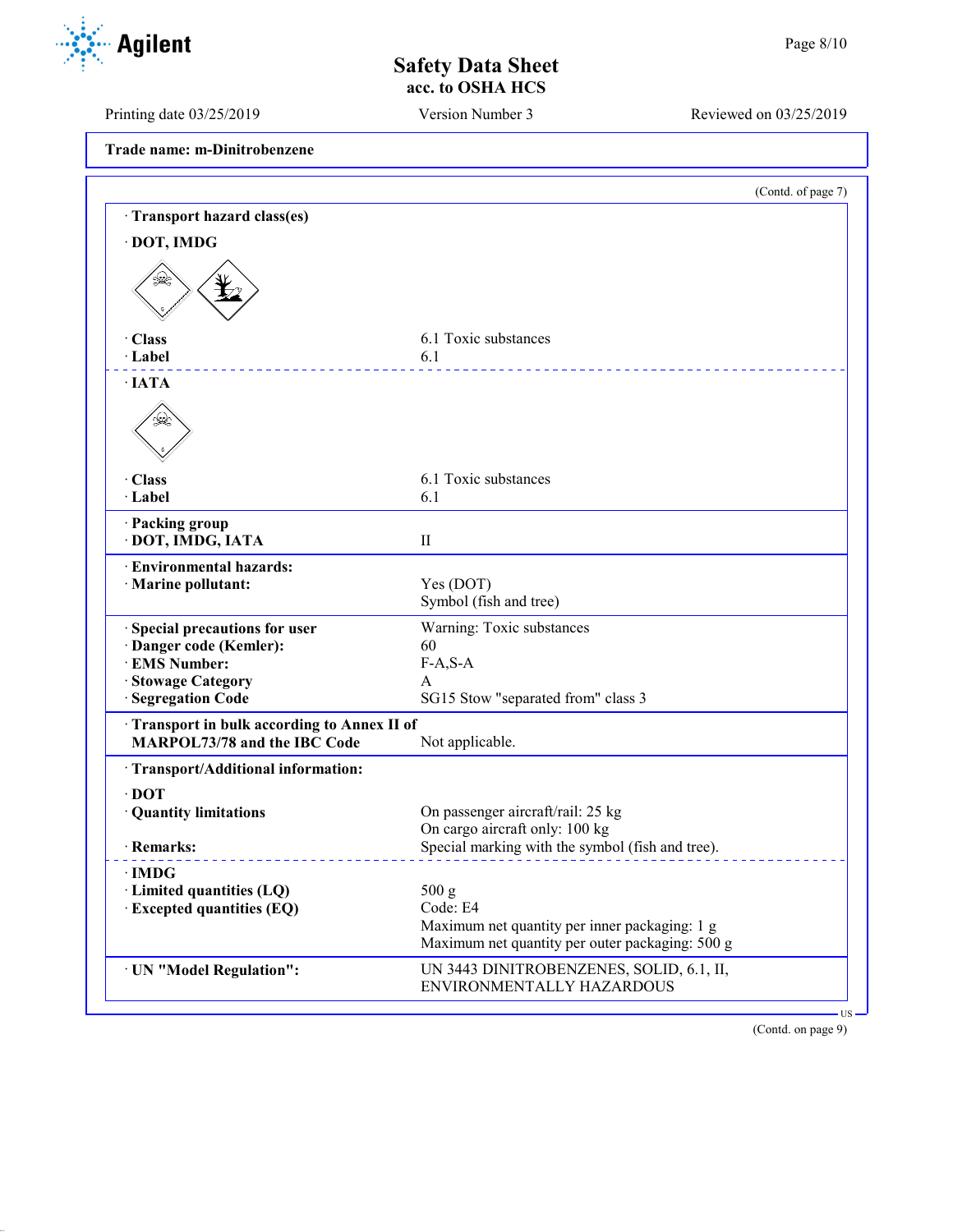Printing date 03/25/2019 Version Number 3 Reviewed on 03/25/2019

**Trade name: m-Dinitrobenzene**

(Contd. of page 8)

### **15 Regulatory information**

· **Safety, health and environmental regulations/legislation specific for the substance or mixture** · **Sara**

· **Section 355 (extremely hazardous substances):**

Substance is not listed.

· **Section 313 (Specific toxic chemical listings):**

Substance is listed.

· **TSCA (Toxic Substances Control Act):**

Substance is listed.

· **TSCA new (21st Century Act): (Substances not listed)**

99-65-0 1,3-dinitrobenzene

· **Proposition 65**

· **Chemicals known to cause cancer:**

Substance is not listed.

· **Chemicals known to cause reproductive toxicity for females:**

Substance is not listed.

· **Chemicals known to cause reproductive toxicity for males:**

Substance is listed.

· **Chemicals known to cause developmental toxicity:**

Substance is not listed.

· **Carcinogenic categories**

· **EPA (Environmental Protection Agency)**

· **TLV (Threshold Limit Value established by ACGIH)**

Substance is not listed.

· **NIOSH-Ca (National Institute for Occupational Safety and Health)**

Substance is not listed.

· **Chemical safety assessment:** A Chemical Safety Assessment has not been carried out.

## **16 Other information**

The information contained in this document is based on Agilent's state of knowledge at the time of preparation. No warranty as to its accurateness, completeness or suitability for a particular purpose is expressed or implied.

· **Department issuing SDS:** Document Control / Regulatory

· **Contact:** regulatory@ultrasci.com

· **Date of preparation / last revision** 03/25/2019 / 2

· **Abbreviations and acronyms:**

ADR: Accord européen sur le transport des marchandises dangereuses par Route (European Agreement concerning the International Carriage of Dangerous Goods by Road)

IMDG: International Maritime Code for Dangerous Goods

- DOT: US Department of Transportation
- IATA: International Air Transport Association

ACGIH: American Conference of Governmental Industrial Hygienists

EINECS: European Inventory of Existing Commercial Chemical Substances

CAS: Chemical Abstracts Service (division of the American Chemical Society)

(Contd. on page 10)

D